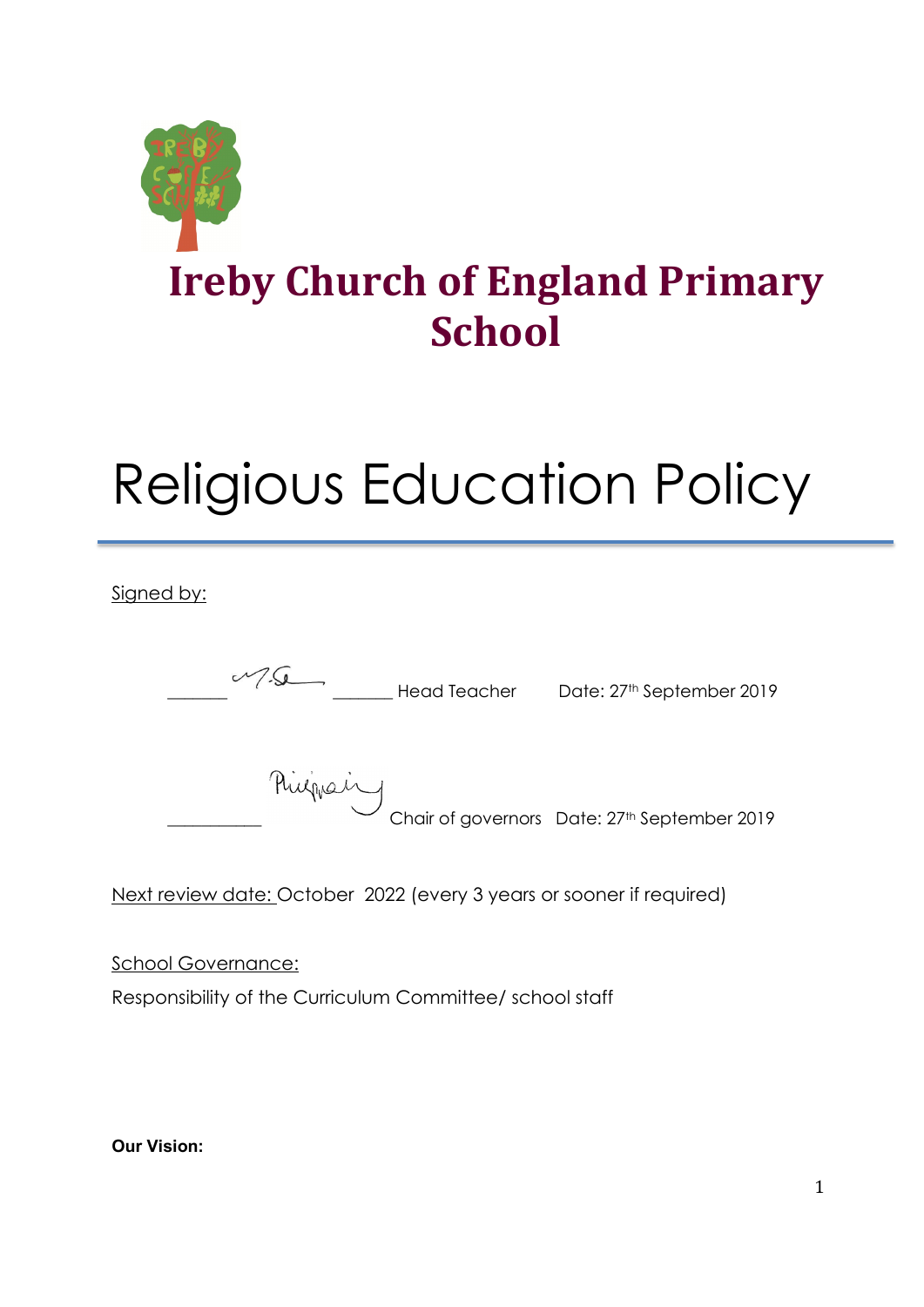#### **'Created to do good.' Ephesians 2:10**

By instilling our [Christian](https://www.irebycofeschool.co.uk/values) values through our learning and play, it is our hope that our children develop a deeper understanding of themselves and the world around them. We want our children to know that they are part of our local, national and global community and that, in their own way, they can **help to make our world better place**.

He has already planned what He wants us to do with our lives. We do not need to copy what someone else has done or is doing. He has **a unique plan for each of us** to serve Him in this world.

### **Our vision for Religious Education (RE)**

At Ireby Church of England School, RE expresses and strengthens our vision, ethos and values that are at the heart of what we aim to do in every aspect of school life that offers human flourishing for all. The importance placed on the development of the whole child spiritually, morally, socially, culturally and intellectually is reflected in the RE curriculum. In Ireby Church of England School where pupils and staff come from different faiths and none, RE is a highly valued academic subject that enables understanding of how religion and beliefs affect our lives. There is 'a commitment to generous hospitality, being true to our underpinning faith, but with a deep respect for the integrity of other religious traditions (and worldviews) and for the religious freedom of each person. (Statement of Entitlement 2019)

The school provides an RE curriculum that is rich and varied and studies a range of world religions and worldviews. At the heart of RE in this school is the teaching of Christianity, rooted in the person and work of Jesus Christ that enables learners to acquire a thorough knowledge and understanding of the Christian faith.

Our aim is to provide a wide range of opportunities for learners to understand and to make links between the beliefs, practices and value systems of the range of faiths studied. Links with the Christian vision and values of the school are intrinsic to our RE curriculum. We aim to provide suitable learning opportunities that match the needs of all children. This includes providing relevant support, differentiated activities and a range of teaching and learning styles within lessons.

Pupils are encouraged to know about, understand and respond to the ultimate questions of life and ethical issues. Our curriculum inspires pupils to explore, develop and affirm their own faith and values whilst having respect for the faith, beliefs and values of others. We are committed to education for wisdom, hope, community and dignity.

Encountering religion and belief includes:

- Enquiry into and investigation of the nature of religion
- Key beliefs and teachings, practices,
- Impact on the lives of believers and communities,
- Different ways of expressing beliefs, teachings and practices
- Developing pupil skills of interpretation, analysis and explanation in relation to religion
- Pupils' communication of their knowledge and understanding using specialist vocabulary.
- Pupils reflection on and response to their own experiences, questions of identity and belonging, meaning purpose and truth, values and commitment
- Development of religious literacy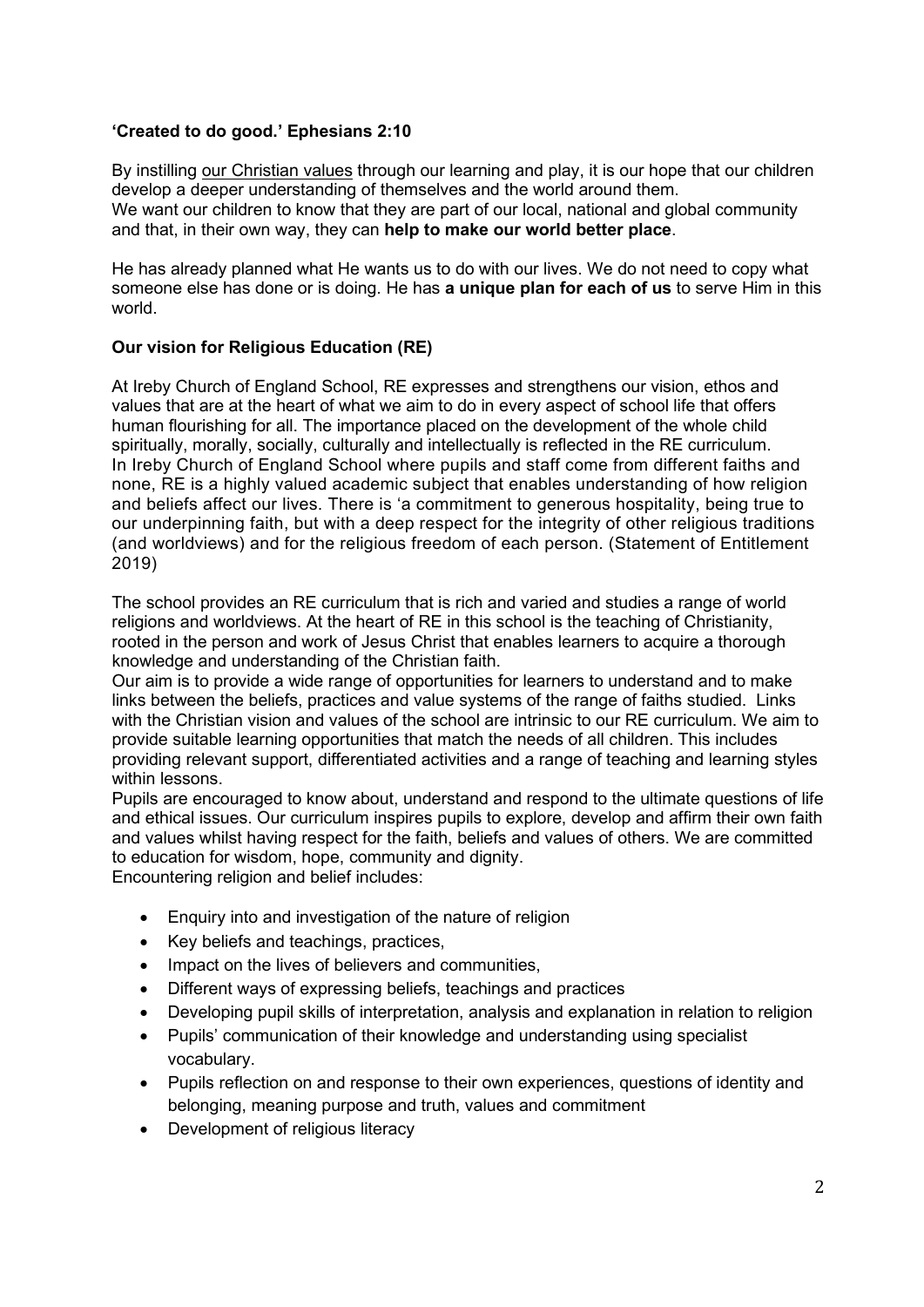## **Aims**

The aims of religious education at Ireby Church of England School are:

- 1. To enable pupils to know about and understand Christianity as a diverse global living faith through the exploration of core beliefs using an approach that critically engages with biblical text.
- 2. To enable pupils to gain knowledge and understanding of a range of religions and worldviews appreciating diversity, continuity and change within the religions and worldviews being studied.
- 3. To facilitate pupils to engage with challenging questions of meaning and purpose raised by human existence and experience.
- 4. To enable pupils to recognise the concept of religion and its continuing influence on Britain's cultural heritage and in the lives of individuals and societies in different times, cultures and places.
- 5. To encourage pupils to explore their own religious, spiritual and philosophical ways living, believing and thinking.

*National Society RE Statement of Entitlement 2019*

### **Legal Framework**

#### **As a voluntary controlled school, we legally have to adopt the Cumbria local authority agreed syllabus**

Parents have a legal right in accordance with the Education act 1996 to withdraw their children from RE lessons. As this subject is central to the life and identity of Ireby Church of England School, we ask parents to discuss with the head teacher any reasons they might have for doing this.

#### **Teaching & Learning**

- We follow the Cumbria Agreed syllabus and use the Carlisle Diocese units of work.
- There are clear learning outcomes for all units of work, based on the appropriate expectations as set out in the RE syllabus.
- RE has at least 5% of curriculum time i.e. 50 minutes per week in the foundation stage and key stage 1 increasing to 1 hour per week in key stage 2.
- Long term plans for RE ensure that there is continuity and progression for all pupils.
- Pupil progress and attainment in RE is tracked and recorded by in-house assessment tool used by another local cluster school
- Progress in RE is included in each child's annual report to parents.
- Inclusion and differentiation for children with SEND and EAL are an integral part of RE planning and teaching
- RE is taught either as a discrete subject or as part of a cross- curricular approach where appropriate.
- A range of visitors support the teaching of RE, and whenever possible, there will be planned visits to places of worship. NISCU visit on a bi-annual basis.
- In this school the faiths taught in RE are:
- KS1 are Christianity, Judaism and Islam
- KS2 Christianity, Hinduism, Buddhism, Sikhism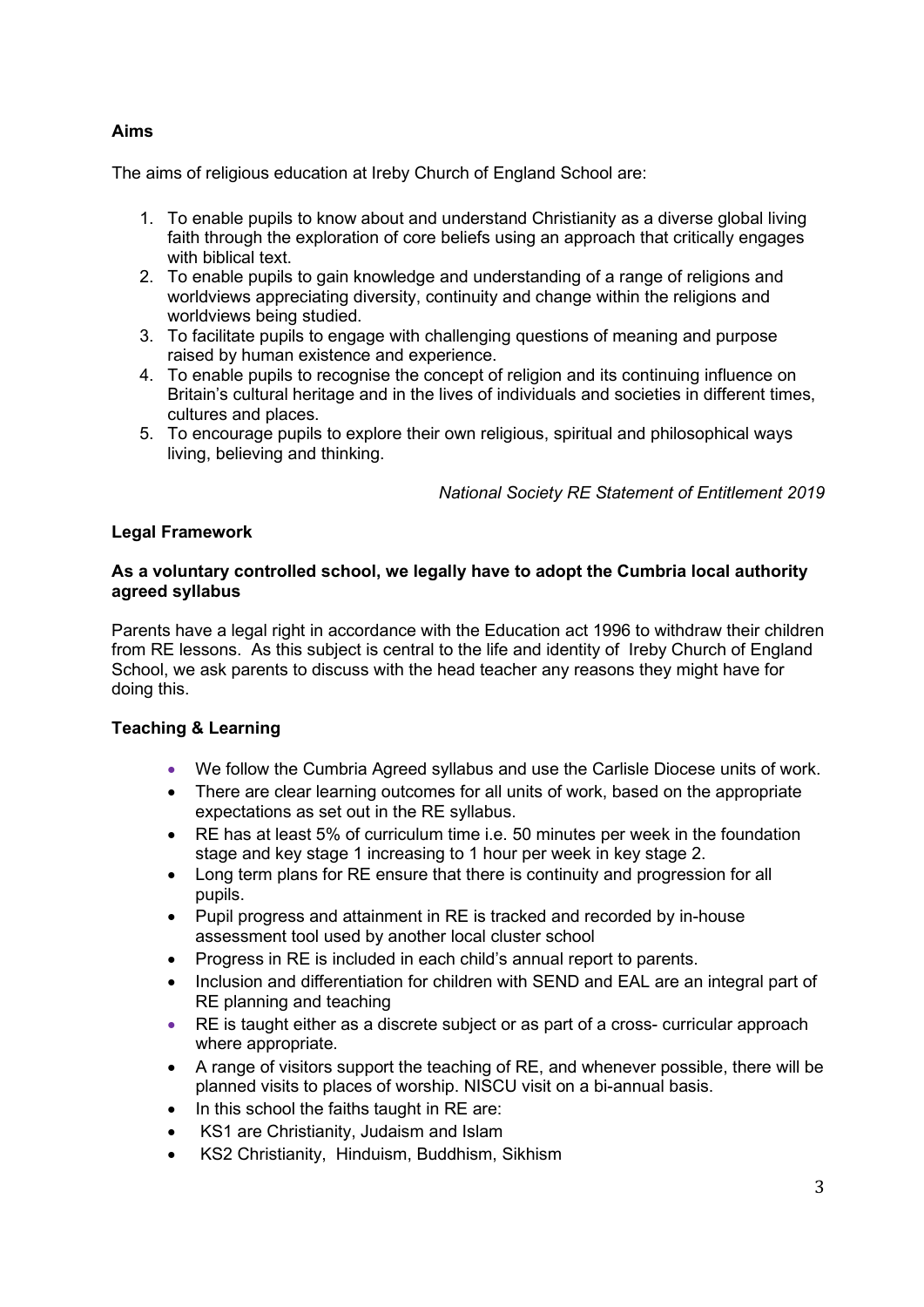- Other religions and worldviews may be taught implicitly or when comparing ideas or as thematic studies.
- Of the RE taught, 70% focusses on Christianity and 30% focusses on other faiths.
- Wherever possible, links are made between Religious Education and other curriculum subjects

#### **Spiritual, Moral, Social and Cultural Development/ British Values**

- Religious Education is a key opportunity for children to develop morally, spiritually, socially and culturally. We invite children to reflect on their personal responses to issues, consider those of others, and appreciate that for some people belief in a spiritual dimension is important.
- We encourage children to consider the answers offered by faith groups to questions of meaning and purpose and problems within society as well as their own experiences
- Religious education also strongly supports the school's citizenship programme by introducing pupils to the significance of belonging to a community, the diversity of communities in the wider community, faith rules and their application to moral and ethical issues and cultural influences on religious practice. This includes work on British values (democracy, the rule of law, individual liberty, respect and tolerance).

### **Assessment & Achievement**

Appropriate to age, at the end of their education in our Church school the expectation is that all pupils are religiously literate and (as a minimum) they are able to:

- Give a theologically informed and thoughtful account of Christianity as a living and diverse faith.
- Show an informed and respectful attitude to religions and worldviews in their search for God and meaning.
- Reflect critically and responsibly on their own spiritual, philosophical and ethical convictions
- Engage in meaningful and informed dialogue with those of other faiths and none.

## *National Society RE Statement of Entitlement 2016*

#### **Leadership & Management**

The teaching, assessing and resourcing of Religious Education is managed by the RE subject leader, (in close collaboration with senior leaders) to ensure that the principles set out in the National Society's Statement of Entitlement for RE are implemented.

#### **The RE subject leader:**

- Will support and regularly monitor the subject across the school
- Have an annual budget to do this
- Ensure that relevant and regular CPD is in place to keep his/her subject knowledge and expertise up to date and that staff receive appropriate training for the teaching and assessment of RE.